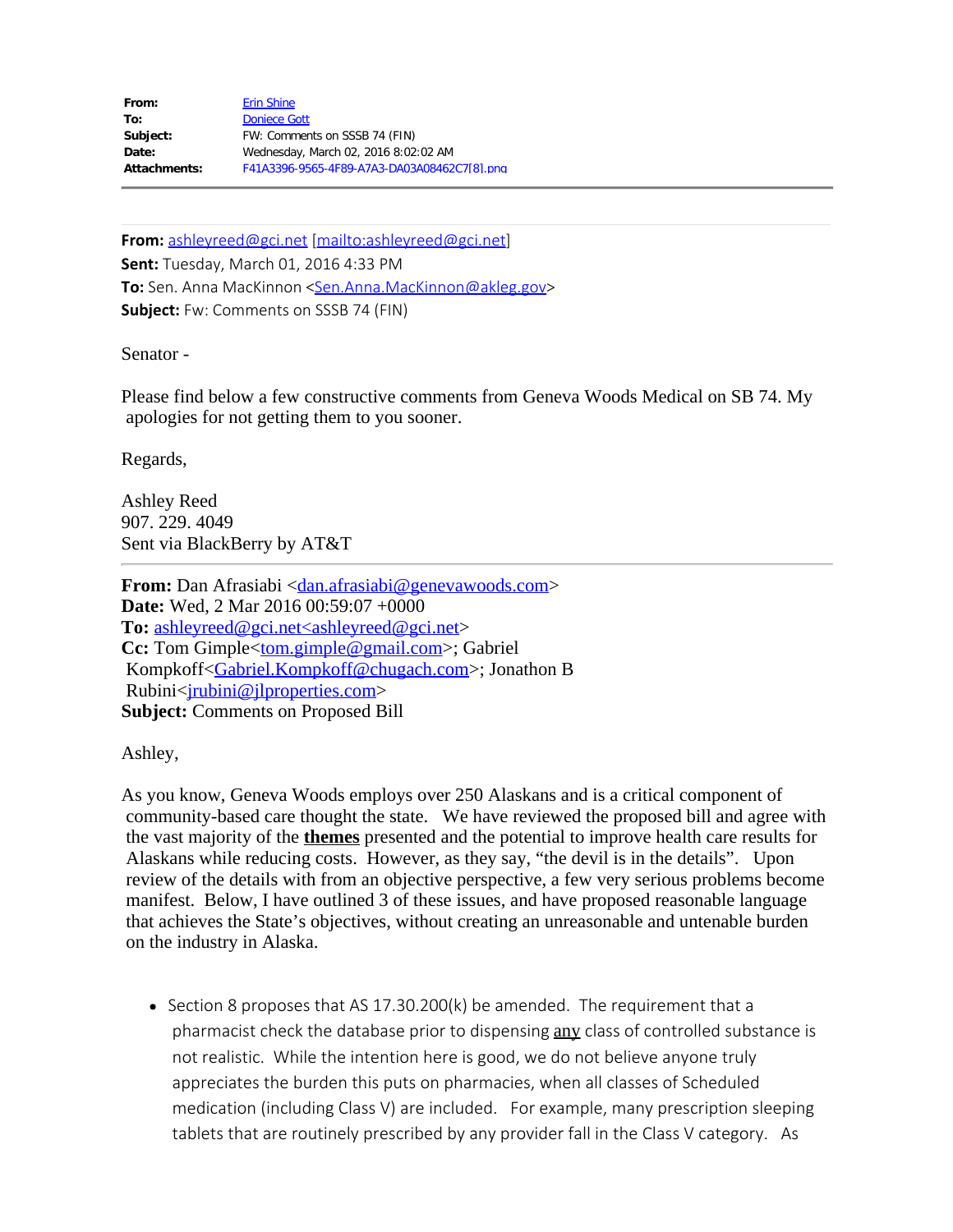such, the regulatory burden that such a heavy requirement places on the pharmacist is truly not necessary in order to achieve the policy goals of the State (with which we completely agree). As such, we propose that the requirement be limited to Class IIA drugs, which are the subject of the concern.

Proposed language: "(4) that a pharmacist or practitioner shall access the database to check a patient's prescription records before dispensing, prescribing, or administering *a Schedule IIA* controlled substance to the patient."

• Section 12 proposed to amend AS 47.05.015 to clarify the department's ability to enter into a competitively bid contract for durable medical equipment. We concur with the clarification, but believe it must be to a company serving Alaskan patients in all aspects of durable medical equipment. If select portions of service are allowed to be removed, with only very low or negative margin services remaining, providers will be forced to stop providing those services, negatively impacting Alaskans. This is a simple policy issue; There is simply no way that the State can expect Alaskan companies to be left with a few crumbs, while still being able to serve the needs of the residents, while the high volume items are outsourced to an out-of-state provider.

 Proposed language: "(e) Notwithstanding (c) of this section, the department may enter into a contract with an Alaska-based Medicaid and Medicare-enrolled provider through the competitive bidding process…"

 $\bullet$  Section 16 proposes to amend AS 47.05 by adding a new section, AS 47.05.235. For a company of any size and complexity, let alone a company of our size, the requirement to annually review **every claim** in onerous and frankly beyond the scope of reasonableness. We understand and appreciate what the state wants to accomplish. We already get hit with audits on virtually a weekly basis and are forced to have a full compliance department just for that purpose. If the State now wants to place an additional burden that requires us to audit every single claim, it simply becomes an untenable situation.

 Proposed language: "(a) An enrolled medical assistance provider shall conduct a r*easonable review of claims* submitted to the department…"

• Section 17 proposes to amend AS 47.05 by adding new section 47.05.270 requiring the adoption of regulations to design and implement the medical assistance reform program. The proposed language is intended to maximize the benefit that pharmacy initiatives can add to the program. Again, we full-heartedly support the shift to policies that produce better outcomes, better care, and lower costs. In fact, we want to expand this language to include pharmacy services that have an absolutely irrefutable 10x1 return on ROI, relative to lower hospitalization, lower readmissions and better overall health outcomes. As such, we propose the addition of the following language:

Proposed language: " (a)(6) pharmacy initiatives, including paid Comprehensive Medication Review, use of pharmacy transitional services by hospitals, and other services